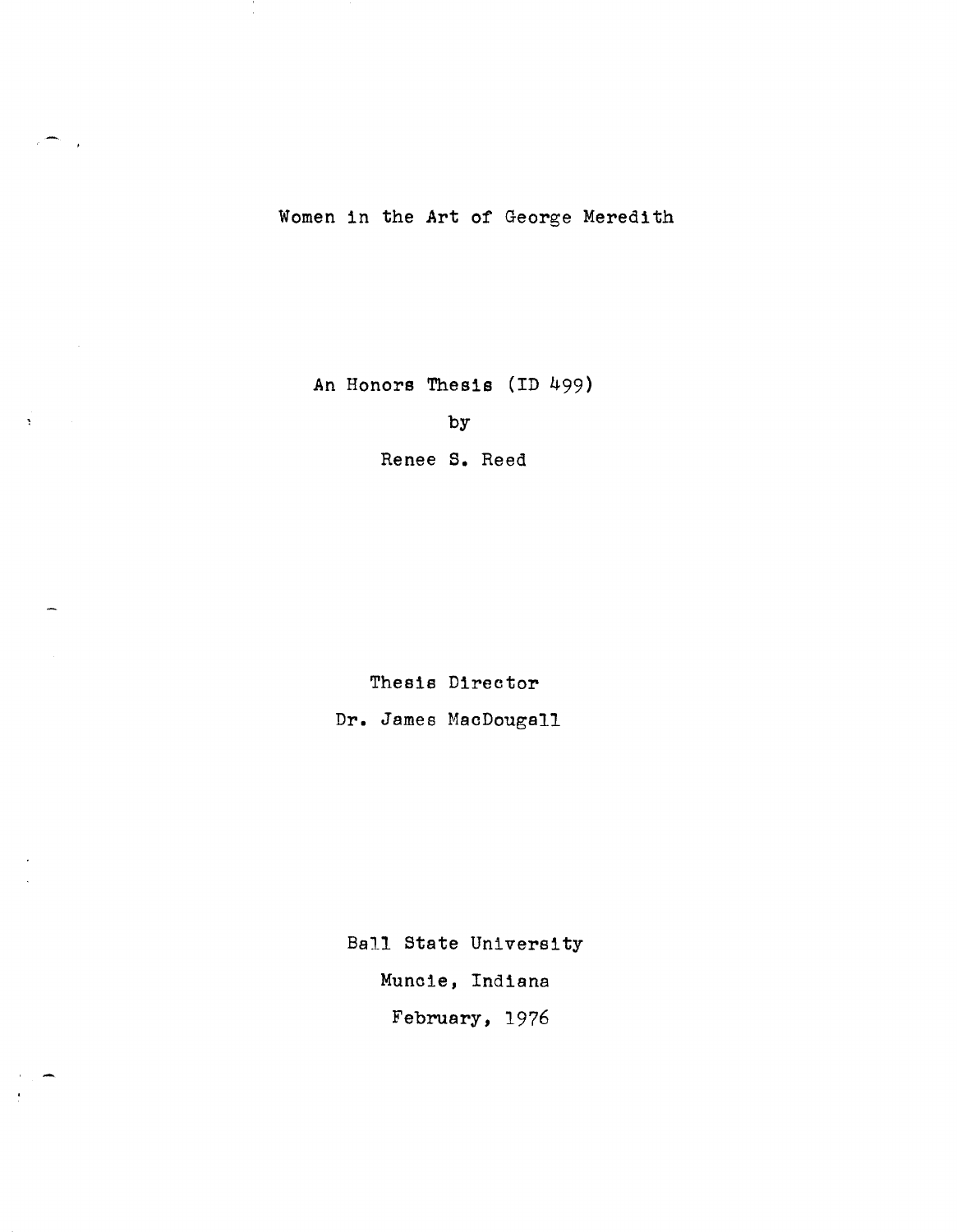$\blacktriangleright$  Collection itlf'S1.5  $L$ . $D$ 2469 .Z4 *19'7lp*   $R44$ 

In 1877 George Meredith was invited to deliver a lecture at the London Institution. He chose as his topic "The Idea of Comedy and the Uses of the Comic Spirit." This lecture has since been published as "An Essay on Comedy." Written only two years before Meredith published The Egoist, his most widely read novel, "An Essay on Comedy" represents Meredith's mature ideas about the art of comedy. In his essay Meredith explains several principles that he considers to be prerequisite to the existence of pure comedy. One of these principles is as interesting for what it reveals about Meredith's sociological values as for its artistic merit. This is Meredith's idea that the social and mental equality of the sexes is necessary to pure comedy. Meredith stresses this principle throughout the essay and it also appears in his novels as a major theme. The intellectual equality of Meredith's heroine to her male counterparts, and her need for freedom within society, are integral to Meredith's comic novel, The Egoist, and also to a novel of a more serious tone, <u>Diana of the Crossways</u>. It is possible to see Meredith's theories about women developing even in his earliest major work, The Ordeal of Richard Feverel. Whether Meredith is concerned with an aesthetic principle or the theme of a novel, his concern with the need for the recognition of women as the mental and social equals of men permeates his later writing.

Meredith begins "An Essay on Comedy" by deploring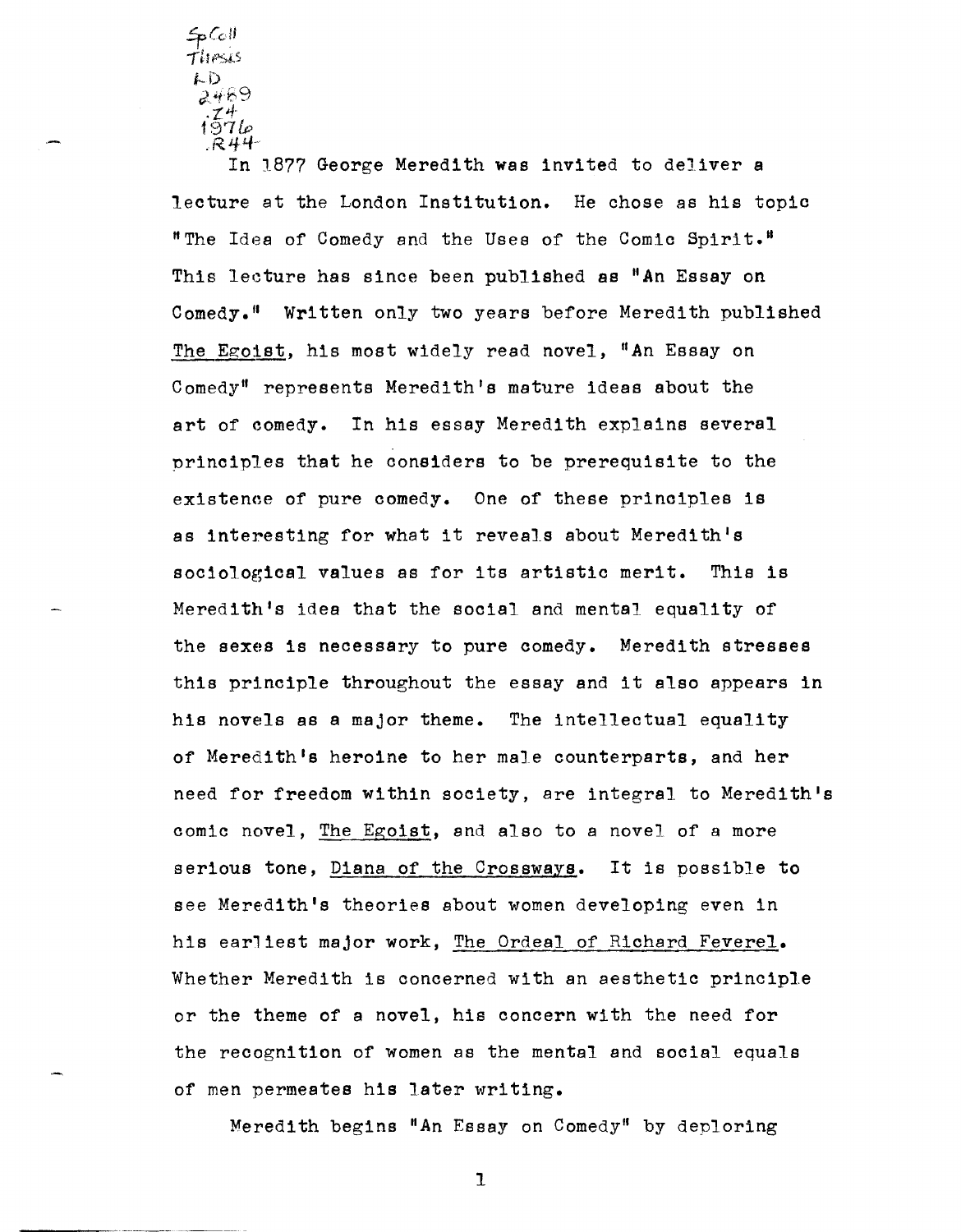the scarcity of good comedy in English literature. The reason foe this deficiency, he continues, is the failure of the English to meet the conditions that pure comedy must be based upon. Meredith writes that, "A society of cultivated men and women is required, wherein ideas are current, and the perceptions quick, that (the comic poet] may be supplied with matter and an audience. The semibarbarism of merely giddy communities, and feverish emotional periods, repel him; and also a state of marked social inequality of the sexes; nor can he whose business is to address the mind be understood where there is not a moderate degree of intellectual activity."<sup>1</sup> The theory is obviously the basic formula for a Meredith novel, but he is able to illustrate his ideas with examples from the comedies of Shakespeare and Moliere. Meredith continues his lecture by developing the points on his list of requirements for comedy. He repeats and expands his point on the necessity of equality between the sexes. "Comedy is an exhibition of (women's] battle with men, and that of men with them; and as the two, however divergent, both look on one object, namely, life, the gradual similarity of their impressions must bring them to some resemblance. The comic poet dares to show us men and women coming to this mutual likeness; he is for saying that when they grow together in social life their minds grow liker; just as the philosopher discerns the similarity of boy and girl, until the girl is marched away to the nursery.<sup>12</sup> Meredith chooses Shakespeare's Benedick and Beatrice, and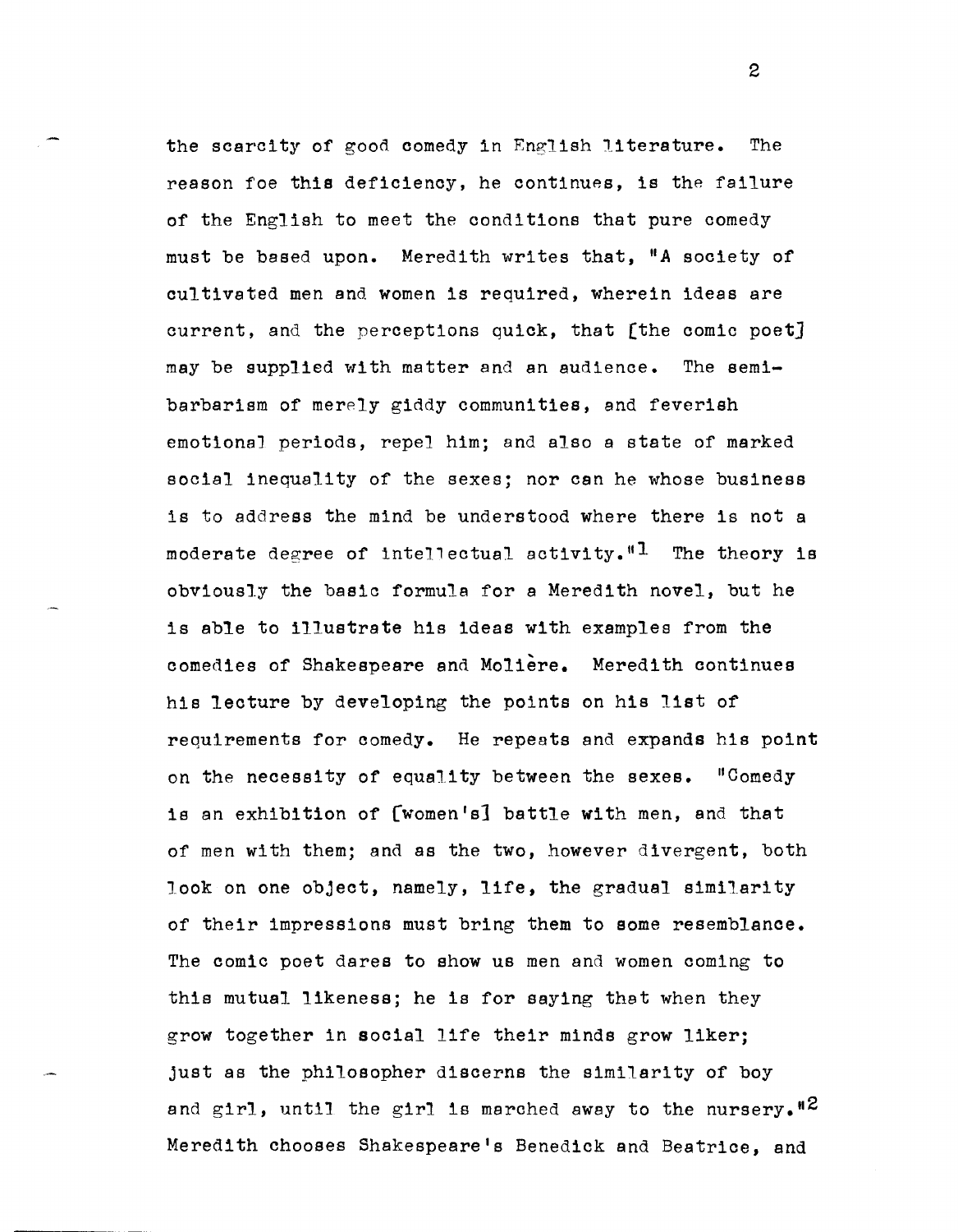Moliere's Alceste and Celimene as examples of the comedy of opposition between men and women. Finally, Meredith becomes even more fervent in his insistence on equality for women. His essay begins to sound as much like a politicol tract as an essay on comedy. According to Meredith:

Where the veil is over women's faces, you cannot have society, without which the senses are barbarous and the Comic Spirit is driven to the gutters of grossness to slake its thirst. There has been fun in Bagdad. But there will never be civilization where comedy is not possible; and that comes of some degree of social equality of the sexes. I am not quoting the Arab to exhort and disturb the somnolent East; rather for cultivated women to recognize that the comic Muse is one of their best friends. They are blind to their interests in swelling the ranks of the sentimentalists. Let them look with their clearest vision abroad and at home. They will see that, where they have no social freedom, comedy is absent; where they are household drudges, the form of comedy is primitive; where they are tolerably independent, but uncultivated, excited melodrama takes its place, and a sentimental version of them.... But where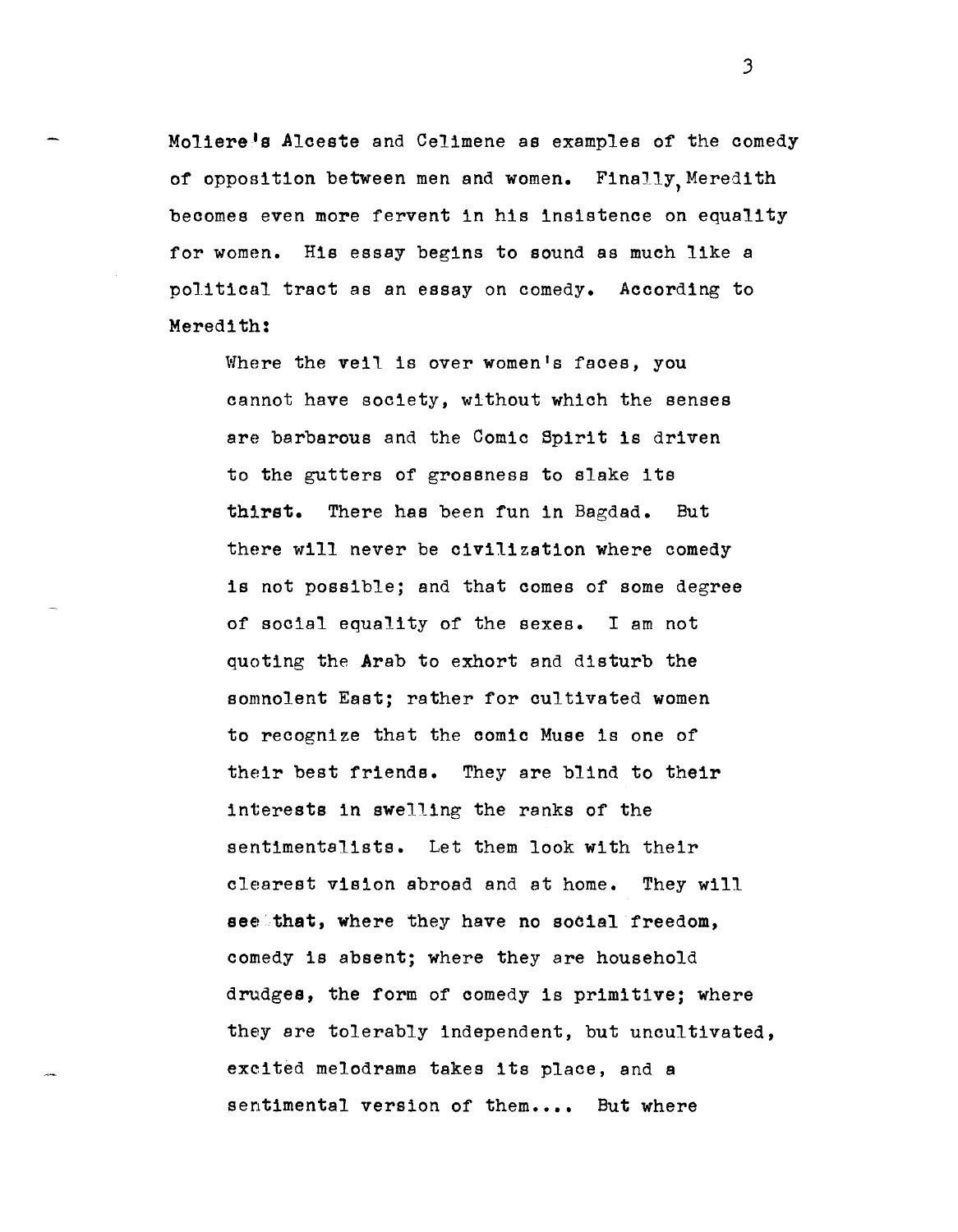women are on the road to an equal footing with men, in attainments and in liberty- in what has been granted them by a fair civilization--there, and only waiting to be transplanted from life to the stage, or

the novel, or the poem, pure comedy flourishes.<sup>3</sup> It is easy to see that Meredith classes the women of his day with the "tolerably independent, but uncultivated," women who help to make the sentimental novels that he despised so successful. In his own novels Meredith attempts to create comedy with women who are cultivated and independent. Meredith knows that women as individuals must work toward their intellectual equality, but he also sees that they cannot attain liberty without the cooperation of society. To illustrate this, Meredith creates heroines like Clara and Diana, who are exceptionally intelligent and who desire freedom, but are thwarted to some extent by the limitations that their society imposes upon women. Meredith says that, "The heroines of comedy are like women of the world, not necessarily heartless from being clearsighted; they seem so to the sentimentally reared, only for the reason that they use their wits, and are not wandering vessels crying for a captain or  $pi$ 11ot." $4$ 

In Meredith's early novel, The Ordeal of Richard Feverel, his heroine is closer to the prototype of the

 $\mu$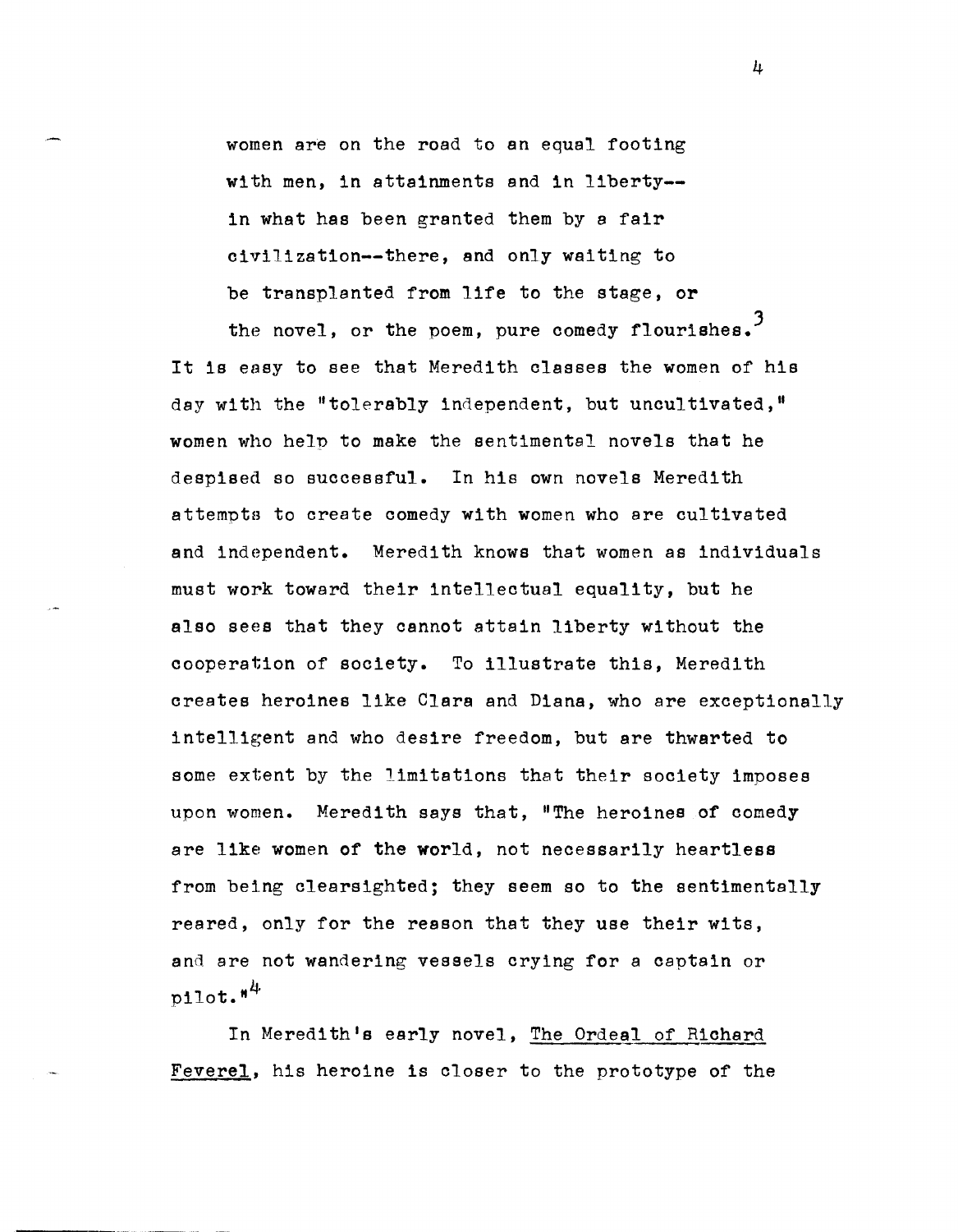sentimental heroine than to the ideal heroine described in "An Essay on Comedy." In Lucy Feverel, Meredith seems to be glorifying the very qualities that he later degrades. Lucy is humble, self-sacrificing, passive, and only slightly educated. She does no wrong in the novel, and is seemingly a victim of Circumstances. It is evident from what Meredith says about Lucy in the novel that he likes her, but through his tone and a subtle exaggeration, Meredith's portrait of this ideal Victorian woman becomes a satire as much as a glorification. Lucy's spirit of self-sacrifice, for example, becomes slightly ridiculous when she never voices a word of complaint although her husband of a few months leaves her and does not return for over a year. In contrast with her calm acceptance of Richard's desertion of her, Luoy becomes inordinately upset when she discovers that she has served Richard's cousin Adrian an egg that is too hard-boiled to suit his taste. Afterward she immerses herself in Dr. Kitohener on Domestic Cookery to the point that Richard has to throw the volume out the window to attract her attention. Lucy, a married woman, is an innocent as the stringent Victorian code of morality could demand. She does not even realize that Lord Mountfalcon is trying to seduce her. The reason that Richard remains away from her is that he feels too sullied from his brief affair with Mrs. Mount to face her complete purity and innocence.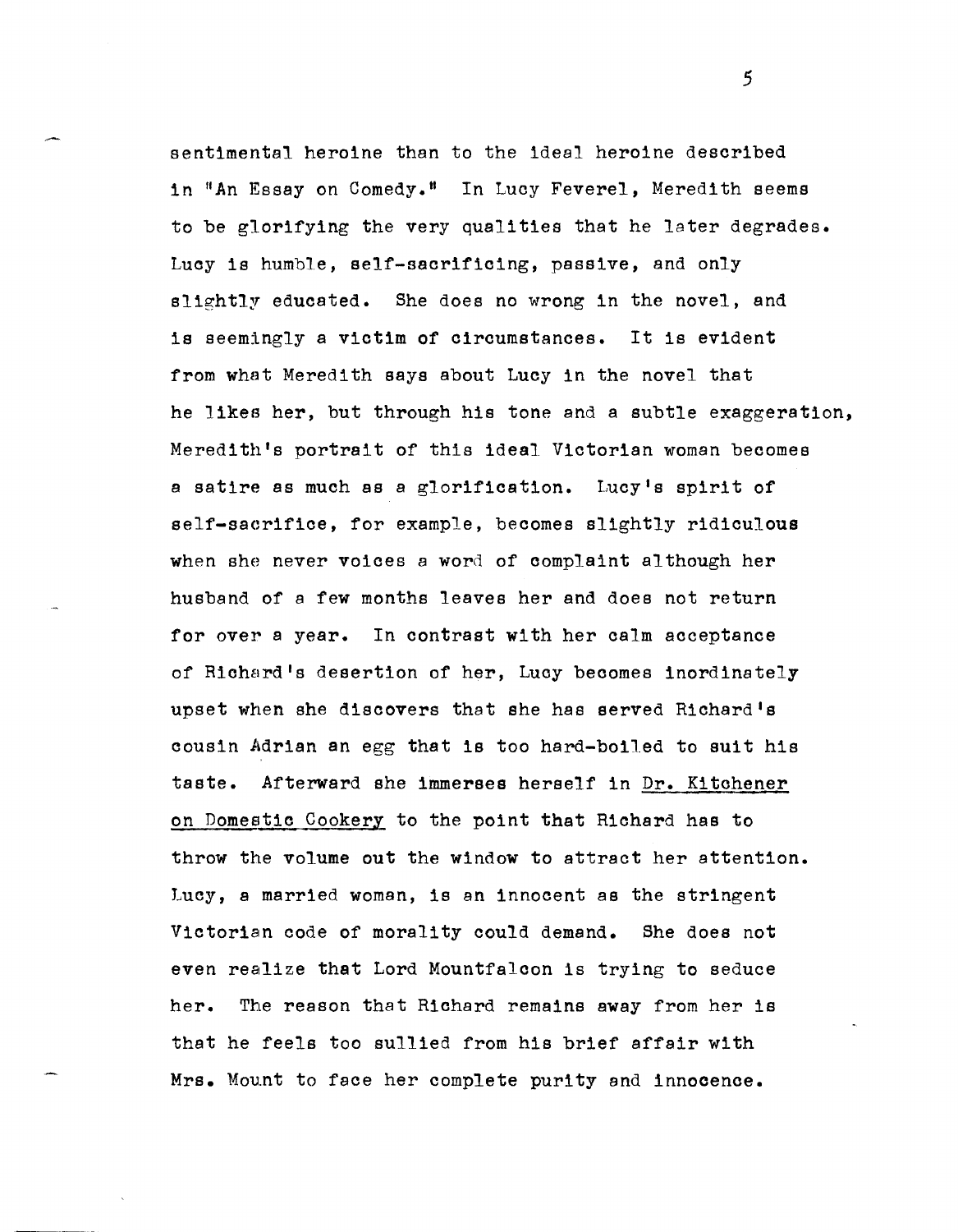The other characters of the novel see Lucy as a completely helpless heroine. She is rarely mentioned without being referred to as "poor little thing" or "little woman." Much of the blame for Lucy and Richard's tragedy must be placed on their youth and inexperience, but Lucy's failure to be Richard's equal also has its share in causing the disaster. "It is not pleasing for a young husband, fancying his bride the peerless flower of Creation, to learn that he must humour a little woman in her. It was revolting to Richard.<sup>"5</sup> It seems to be partly Richard's boredom with Lucy that makes Mrs. Mount with her "manlike" honesty so fascinating.

Although Lucy is the heroine of The Ordeal of Richard Feverel, it is possible to see in the more minor charaoter of Lady Blandish an early version of Meredith's later heroines. Lady Blandish refers to herself as romantic and sentimental throughout the novel, but she is revealed to be the character with the most common sense. Sir Austin, with his System, is trying to eliminate the human element from life and to make life a science. Thus, Lady Blandish's doubts about the system, blamed on her romanticism, are due to her understanding of human nature, and she emerges as more of a realist than Sir Austin. Like Diana later, Lady Blandish chafes under the restrictions of sooiety. She teJls Sir Austin that she wi1.1 never remarry, beoause it is only as a widow that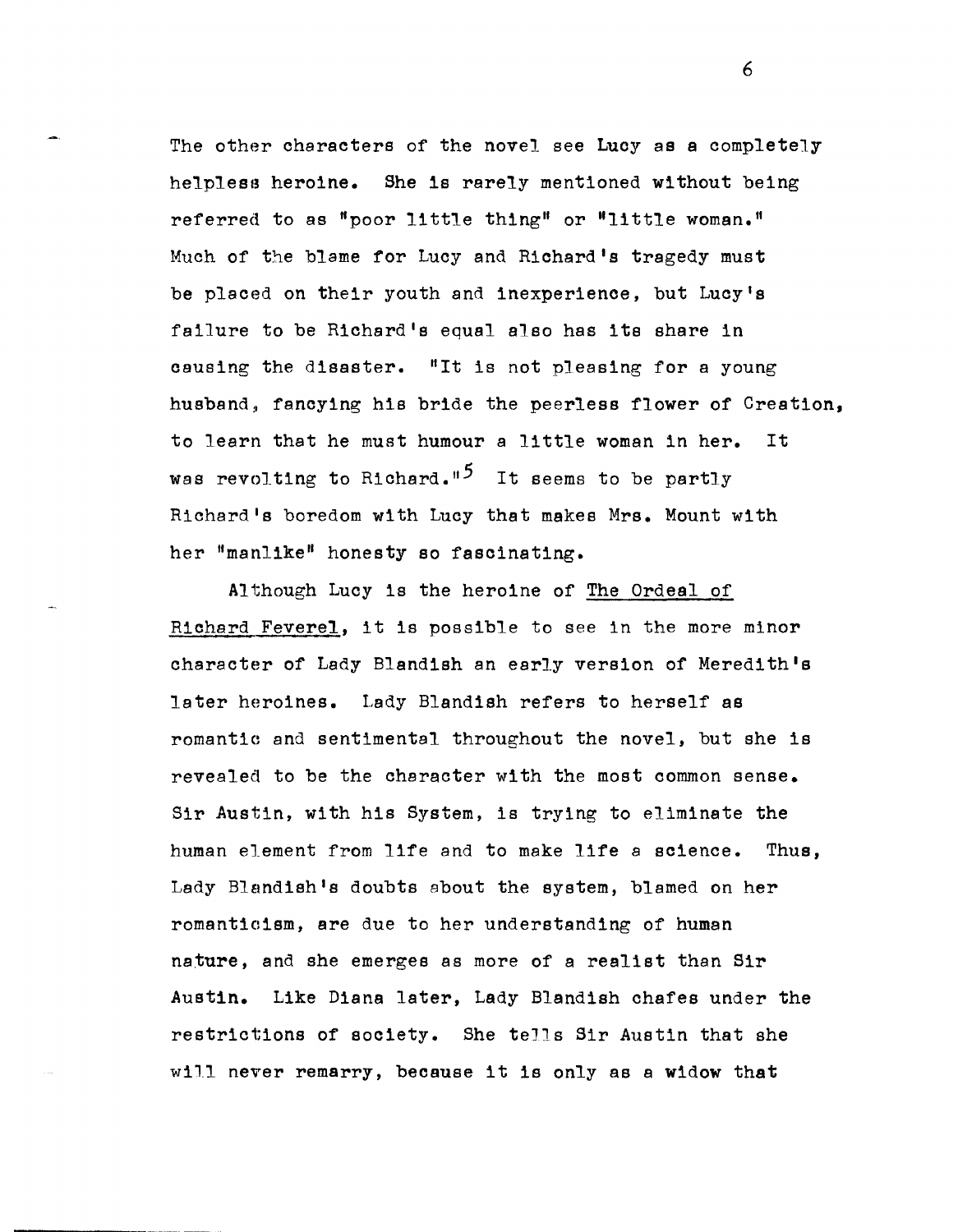she can enjoy Sir Austin's company without her character being questioned. Lady Blandish has no taste for the popular ideal of woman. She inquires of Sir Austin about a new aquaintanoe, "Is there a characteristic in Mrs. Grandison? Or is she only good? If so, how tired you must be<sup>1"6</sup> At the end of the novel Lady Blandish finds that she no longer loves Sir Austin because she has lost her respect for him. She now sees Sir Austin as an egoist who was capable of sacrificing his son to his System. Lady Blandish is a link between Meredith's Lucy, who is strong despite her ignorance, and Meredith's later heroines, who become stronger as they lose their ignoranoe and become the mental and spiritual equals of men. Clara Middleton, of The Egoist, is one of these later heroines.

Clara, like Lady Blandish, is confronted with a man to whom she first responds with blind admiration. As she comes to know him, however, she realizes that he is an egoist, incapable of seeing her or anyone else as an individual person, and only sees others as he wishes them to relate to himself. Clara finds that Sir Willoughby expects her to be a mere extension of himself, perfectly in harmony with him, to complete his self-image. Although she has already engaged herself to marry Willoughby, Clara knows that she cannot submit to him outwardly while managing him indirectly, as an older woman friend suggests that she do. This would be contrary to Clara's nature.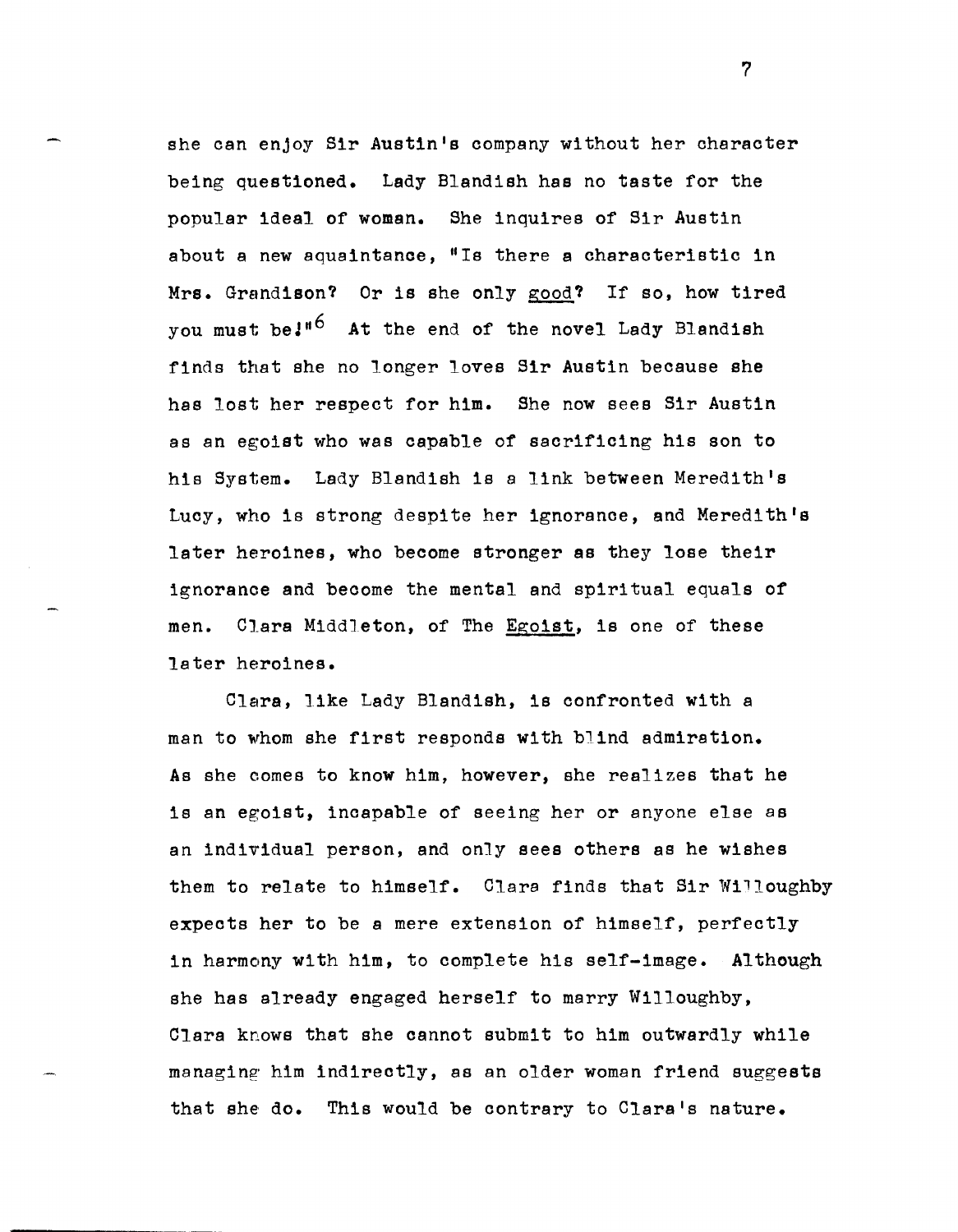Meredith endows her character with intelligence and she has been educated beyond the usual level for a girl by her schc)larly father. She has also been raised by her father in an atmosphere of social freedom. Clara's lack of a mother helps to explain her relative independence to that of her contemporaries. Even before Clara has become conscious of tne extent of Willoughby's possessiveness, she begins to long for a trip to the Alps. Her desire for the mountains recurs throughout the novel and is the symbol of her need for freedom. The distant and unattainable quality of the mountains represents to C1ara the difficulty that she will have in attaining her freedom. Clara feels the strong hold that society and its conventions have on her. She does not see herself as a rebel and she is horrified at the thought of becoming a social outcast, but she is driven to consider the course of dishonorable flight when Willoughby refuses to release her from the engagement. Clara's independence has its limits and she feels incapable of acting on her own. She casts about for supporters, trying to make someone understand her position. She even finds herself sizing up Willoughby's friends as possible alternatives to Willoughby, tempted by the example of Willoughby's former fiancee, who ran away with another man.

Clara considers such desperate measures only when it is revealed to her what marriage to Willoughby will be like. Her first clue comes with Willoughby's insistence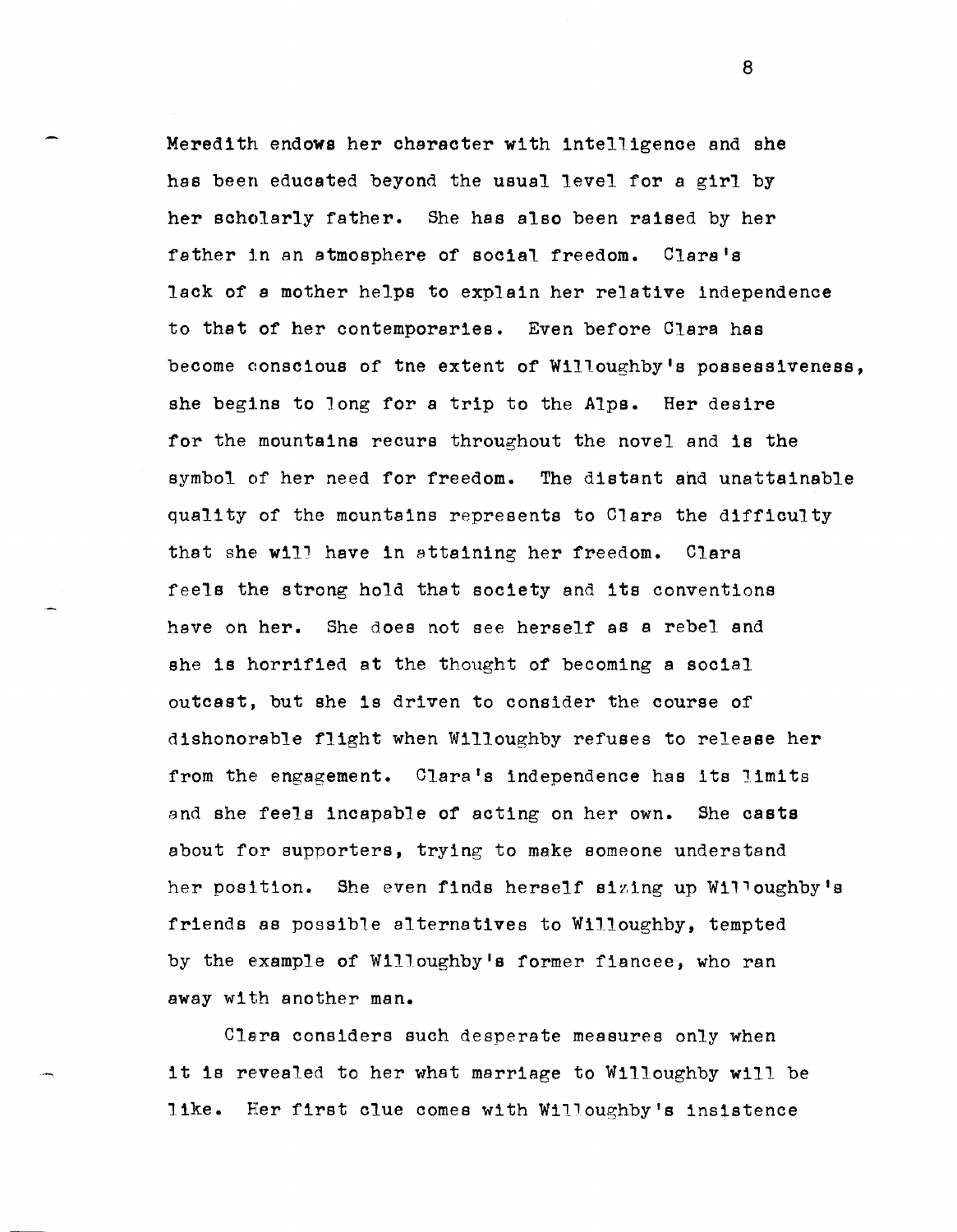that they must isolate themselves from the world. Willoughby argues that, "Two that love must have their sustenance in isolation." Clara answers, "No, they will be eating themselves up." "The purer the beauty, the more it will be out of the world," is Willoughby's final word.<sup>7</sup> Willoughby explains that his dream of domestic happiness is to imagine Clara waiting for him at home as he rides back from the hunt, sharing his every thought with her by a kind of teJepathic communication arising from the perfect harmony of their minds. Clara can only wonder at this, "I am to be always at home?" $8\,$  Clara knows that she does not have the devotion to live as Willoughby wishes. "She would not burn the world for him; she would not, though a purer poetry is little imaginable, reduce herself to ashes, or incense, or essence, in honor of him; and so by love's transmutation, literally be the man she was to marry. She preferred to be herself, with the egoism of women! She said it! She said: 'I must be myself to be of any value to you, Willoughby.<sup> $1 \text{ } 19$ </sup> Clara realizes that the degree of harmony that Willoughby is talking about means subordination for her, since her thoughts are to be identical to his. Clara sees her future self in the persons of Willoughbyls maiden aunts. "Clara wondered whether inclination or Sir WilJoughby had disciplined their individuality out of them and made them his shadows, his echoes. $10$  Clara determines that, " 'My mind is my own, married or not!'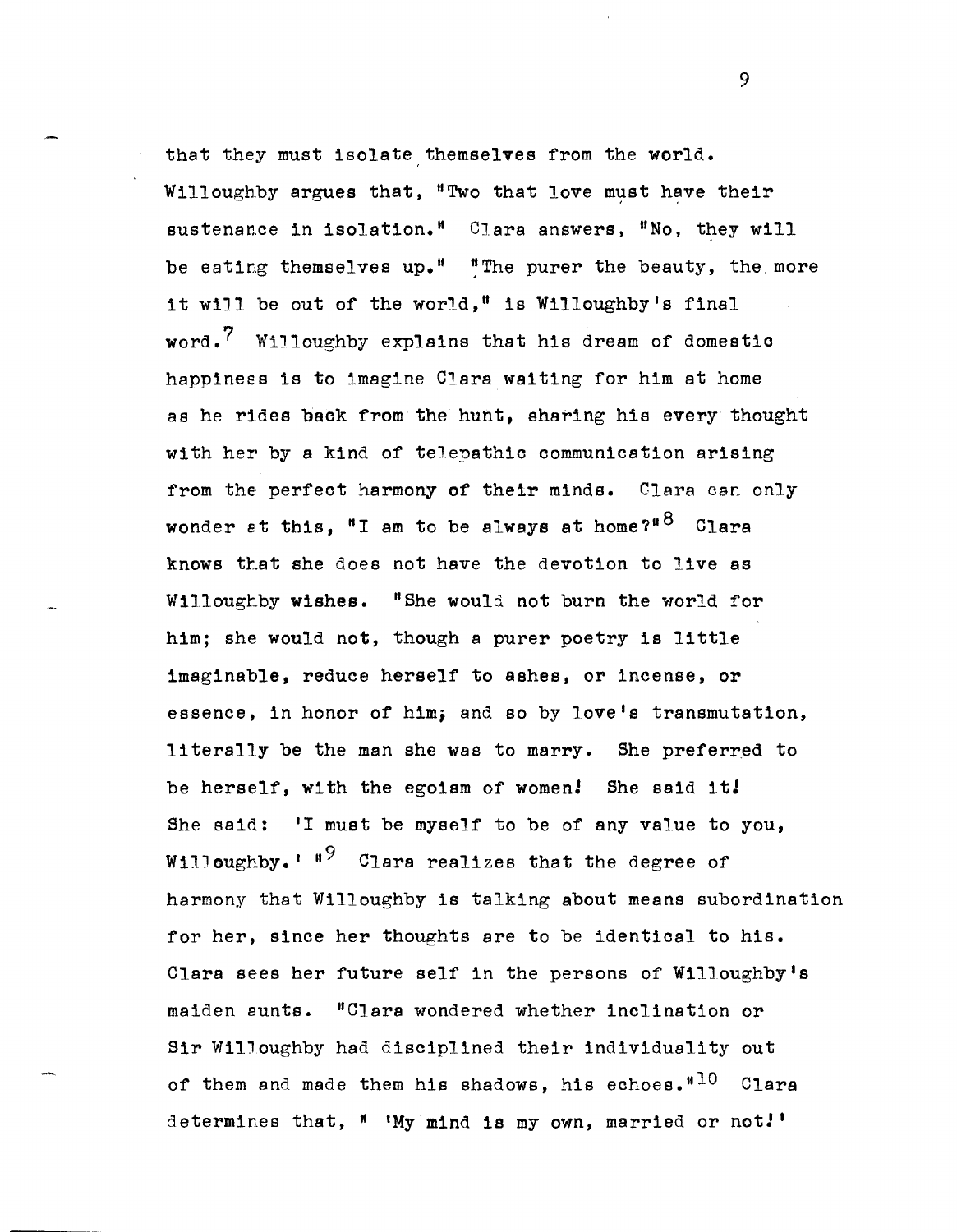It was the point in dispute.<sup>"11</sup>

If Clara is Meredith's ideal woman, then Sir Willoughby Patterne represents all of the unfair attitudes toward women that Meredith sees as prevalent in his society. Wi11oughby's name, Patterne, suggests that Meredith finds him to he the rule, not the exception for most Englishmen. One fault that Meredith sees in society is the lack of recognition of woman's intellect. Willoughby obviously feels that Clara has no need of any intellectual stimulation beyond his presence, and he also belittles her intelligence in general. Willoughby feels that he must manipulate Clara through her emotions, as she has no reason to appeal to. When Clara disagrees with him, he takes it as a sign of her inferior intelligence. "He left her, convinced that he must do and say more to reach down to her female intelligence.  $H^{12}$  Willoughby advises Clara, "Whenever the little brain is in doubt, perplexed, undecided which course to adopt, she will come to me, will she not?" $^{13}$ Willoughby also represents the typical Victorian male in his ideas about feminine sexuality. Victorian society, wrote John Stuart Mill, assumes that women are by nature 14 cold and that good women are always constant. *Of*  Willoughby Meredith writes, "His notion of women was the primitive black and white: there are good women, bad women; and he possessed a good one. $n^{15}$  When Clara experiences a sense of revulsion when Willoughby kisses her, and fails to respond, it does not occur to Willoughby that it might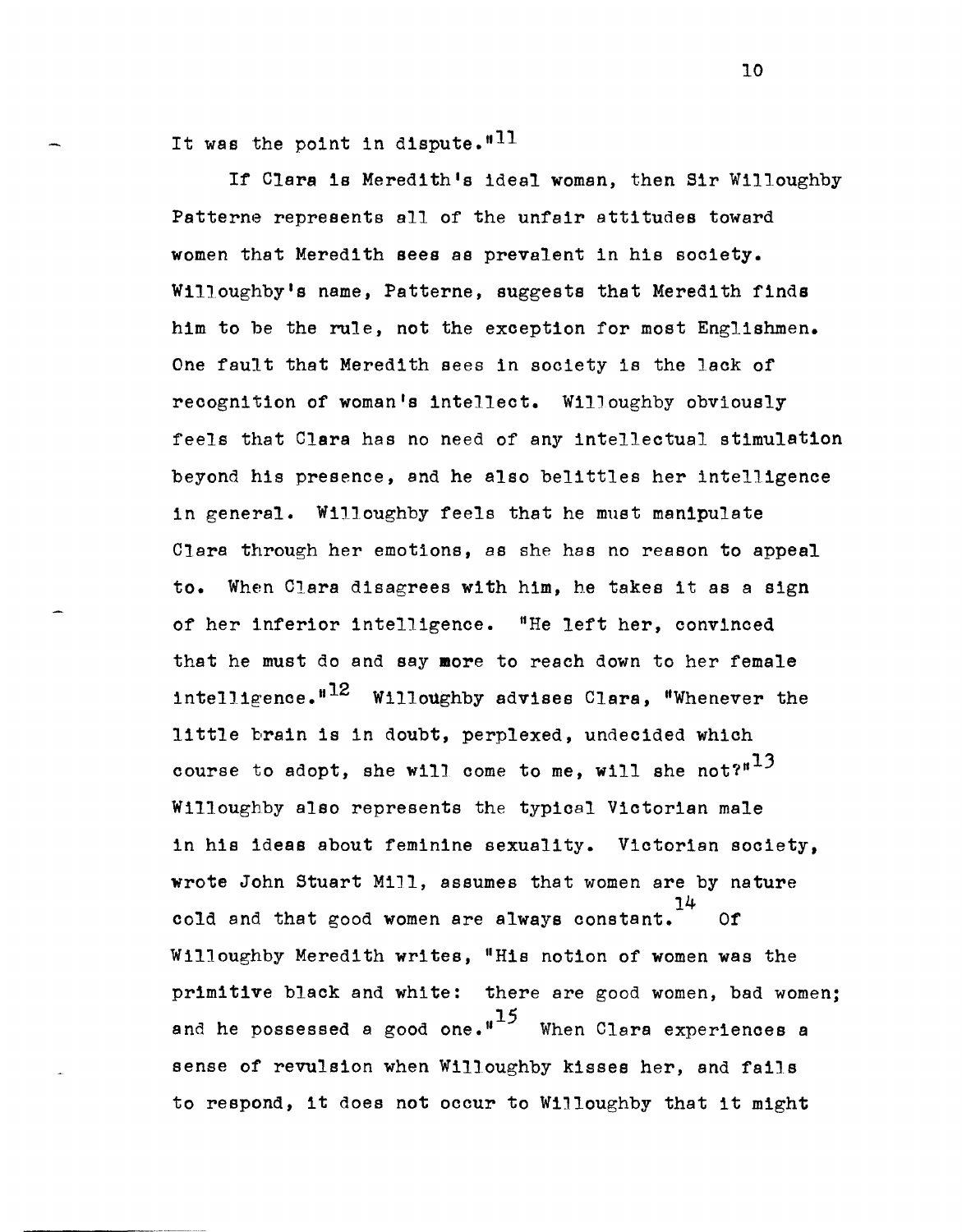be beoause she does not love him. Instead, "Sir Willoughby was enraptured with her. Even so purely, coldly, statue-like, Dian-like, would he have prescribed his bride's reception of his caress. The suffusion of crimson coming over her subsequently, showing her divinely feminine in reflective bashfulness, agreed with his highest definitions of female character."<sup>16</sup> Willoughby, like his society, refuses to acknowledge Clara's need for freedom.

Clara, with her longing for the Alps, is Meredith's symbol of woman striving for higher attainments, and freedom of mind and spirit. WilJoughby represents society, which, it seems to Meredith, is determined to isolate women from the world. Clara cannot escape the demands that WilJoughby puts upon her without becoming an outcast from sooiety. Clara is saved from dishonor through her own effc)rts and lucky circumstances, but Meredith is careful to show that Willoughby, like society, has not revised his values at all. Six years later Meredith published Diana of the Crossways, and in this novel the heroine is not so fortunate as to be able to be true to herself and still escape the condemnation of society.

Diana, of Diana of the Crossways, is simply a Clara who discovers her mistakes too late to escape the consequences. Diana, like Clara, is one of Meredith's ideal women. She is beautiful and charming, yet intelligent and independent. Diana has also been educated by her father and raised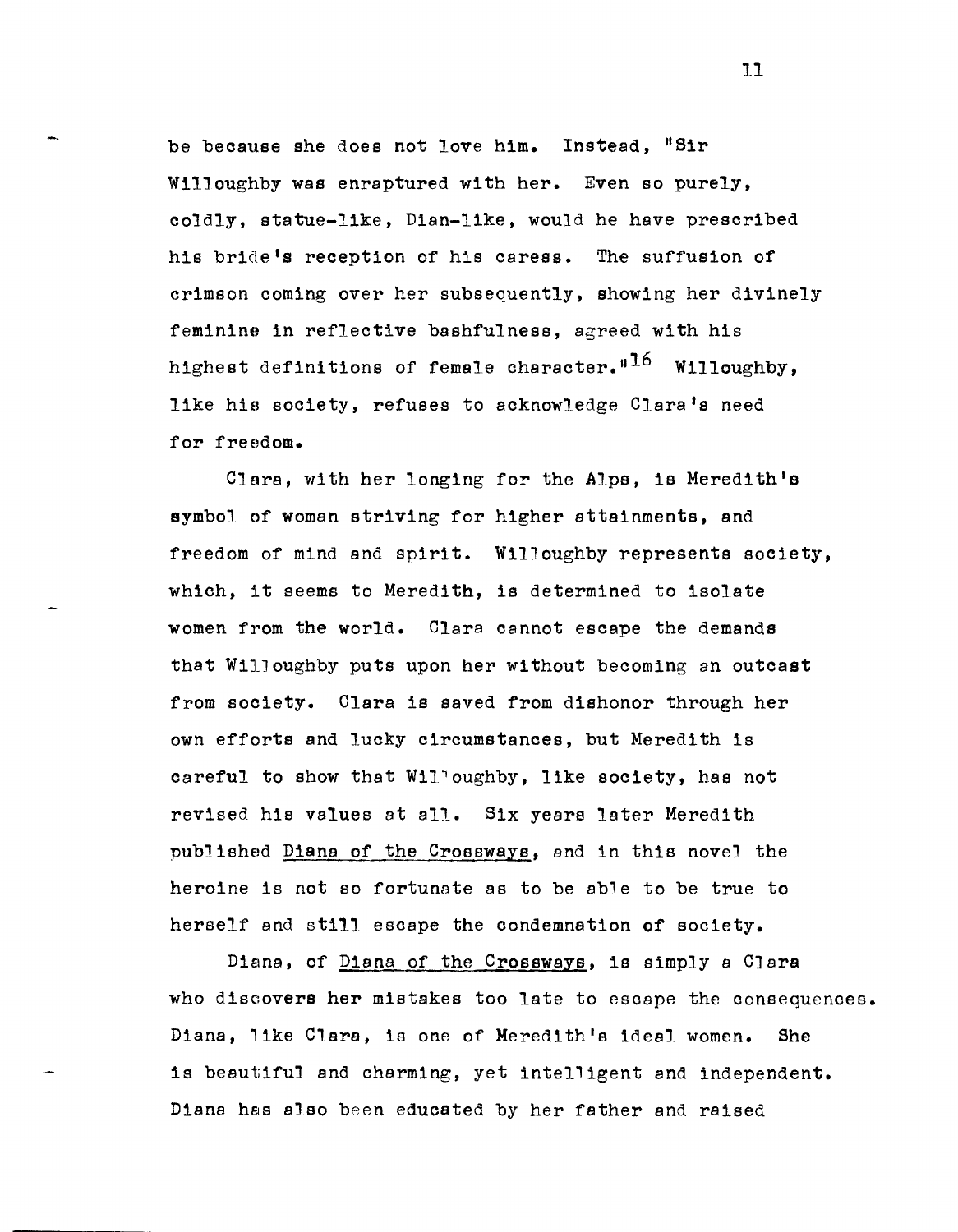without a mother. She is accustomed to moving freely among her father1s friends as an intellectual equal. Diana is less idealized than Clara had been, however. She makes two serious mistakes in the novel, her marriage and her betrayal of a political secret, and Meredith does not excuse her entirely. Instead she is represented as flawed by her extreme impulsiveness and pride. Her lack of good judgment and her tendency to act impulsively were to be expected of women, according to Meredith, beoause men had always made their deoisions for them, not expecting or allowing them to develop judgment. Unlike Clara, Diana has no money and her father is dead. These factors contribute to her decision to marry, since she feels that she can no longer be dependent on her best friend, whose husband has tried to seduce her. At this time Diana sees no alternative except marriage, but later, when she is separated from her husband, she is again without an income and this time she is forced to rely entirely upon herself. Diana manages to make a living by writing, and she becomes very conscious of the scarcity of occupations available to women. By making her own living, Meredith allows Diana to gain some independence, but unable to get a divorce, she remains tied to her husband until he dies late in the novel. Diana suffers, but she grows and learns from her mistakes. Meredith modelled Diana on a real woman and her life, and he intends her to be realistic and yet able to gain the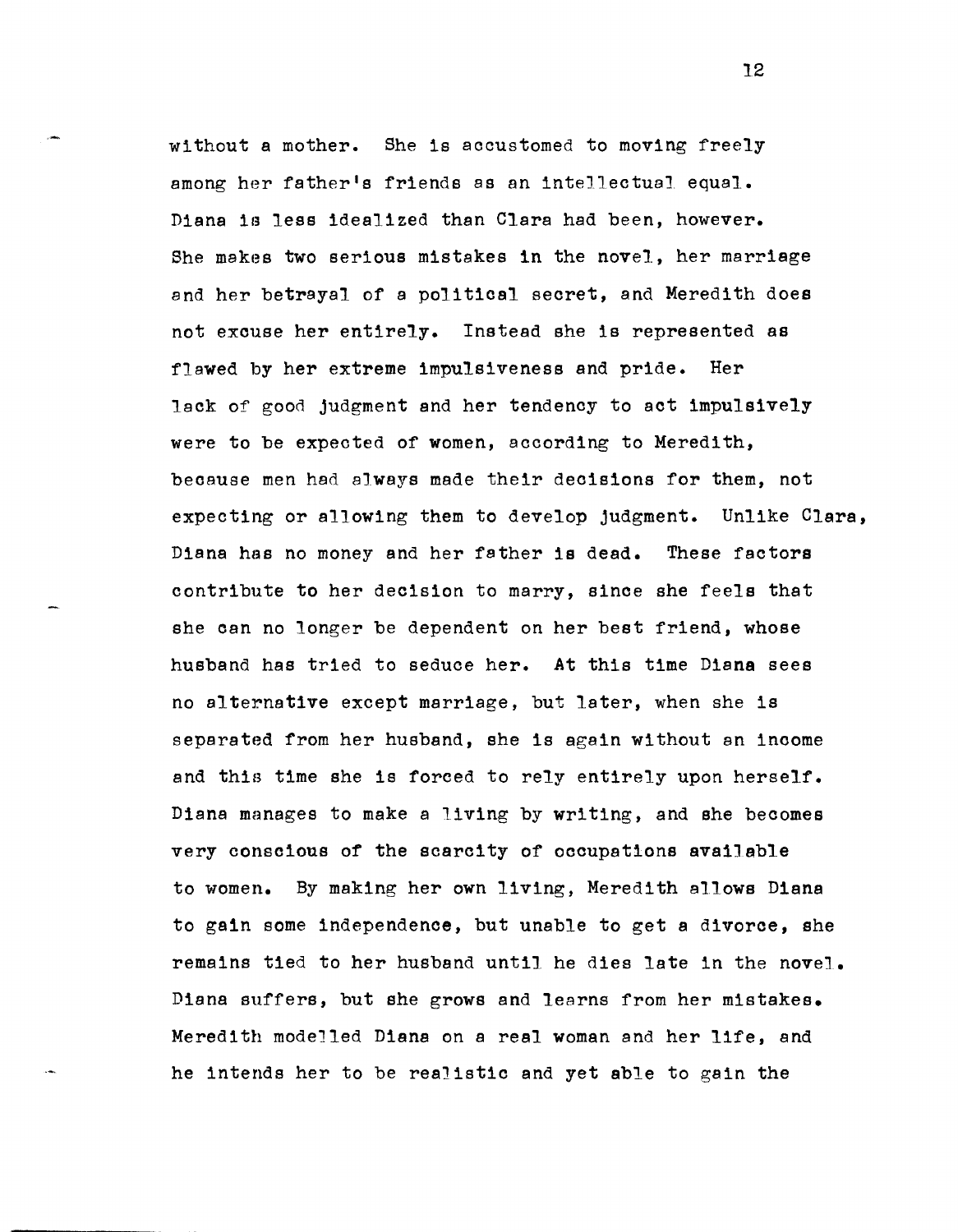reader's sympathy. "Poor Diana was the flecked heroine of Reality: not always the same: not impeocable; not an ignorant-innooent, nor a guileless; good under good leading; devoted to the death in a grave crisis; often wrestling with her terrestrial nature nobly; and a growing soul. but not one whose purity was carved in marble for the assurance to an Englishman that his possession of the changeless thing defies time and his feJlows, is the pillar of his home and universally enviable.  $H^{17}$ 

Opposing the heroine in Diana of the Crossways, as in The Egoist, is society. The chief metaphor of the novel is that of a defenceless creature pursued by hounds. *A*  friend warns Diana that," 'The world, my dear Mrs. Warwick, is a blundering machine upon its own affairs, but a cruel sleuth-hound to rouse in pursuit.<sup> $1 \text{ m}^{18}$  Diana, of course,</sup> does not manage to do much that the world does not find fault with. Miserable in her marriage, Diana attempts to make life more bearable through her friendship with Lord Dannisburgh, a politician who is twice as old as she. SOCiety finds this disgraceful since, "The British Lucretia was very properly not legalJy at home to the masculine world of that day. She plied her distaff in pure seclusion, meditating on her absent lord; or else a fair proportion of the masculine world, which had not yet, has not yet, 'doubled Cape Turk, ' approved her condemnation to the  $sack.^{119}$  Diana ignores this fact and receives her male friend in her home in her husband's absence and allows herself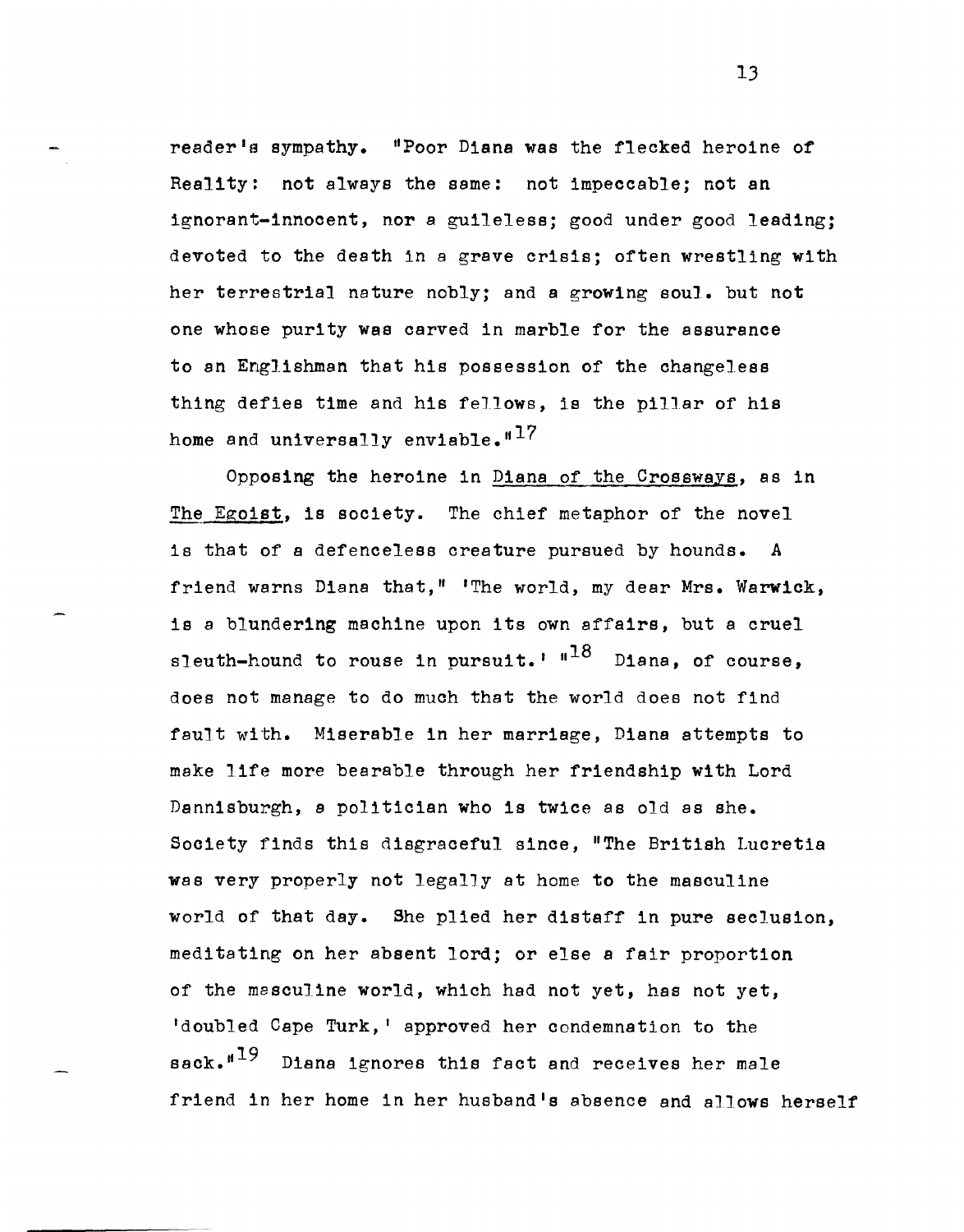to be seen with him in public. Diana's husband takes the opportunity that the scandal presents and sues Diana for divorce on the grounds of adultry. Diana had not been ignorant of the dangers. "She was the Diana of the pride in her power of fencing with evil--by no means of the order of those ninny young women who realize the conception of the purely innocent. She had fenced and kept her guard. Of this it was her angry glory to have the knowledge. But she had been compelled to fence. Such are men in the world of facts, that when a woman steps out of her domestic tangle to assert, because it is a tangle, her rights to partial independence, they sight her for their prey, or at least they compacently suppose her accessible. Wretohed at home, a woman ought bury herself in her wretchedness, else she may be assured that not the cleverest, wariest guard will cover her character."<sup>20</sup> Diana is acquitted in court, but her reputation is damaged anyway. As a separated wife Diana has no rights, not even the right to sue for divorce. Rejected by a portion of society for her indiscretion, Diana lives on the fringes of society. She furthur endangers herself by falling in love with another man while still legally married. At one point the lovers decide to run away together, but Diana is prevented by outside circumstances from destroying the remnants of her reputation. When Diana makes her second mistake and betrays a secret her lover had entrusted her with, he rejects Diana in favor of a girl whom Meredith describes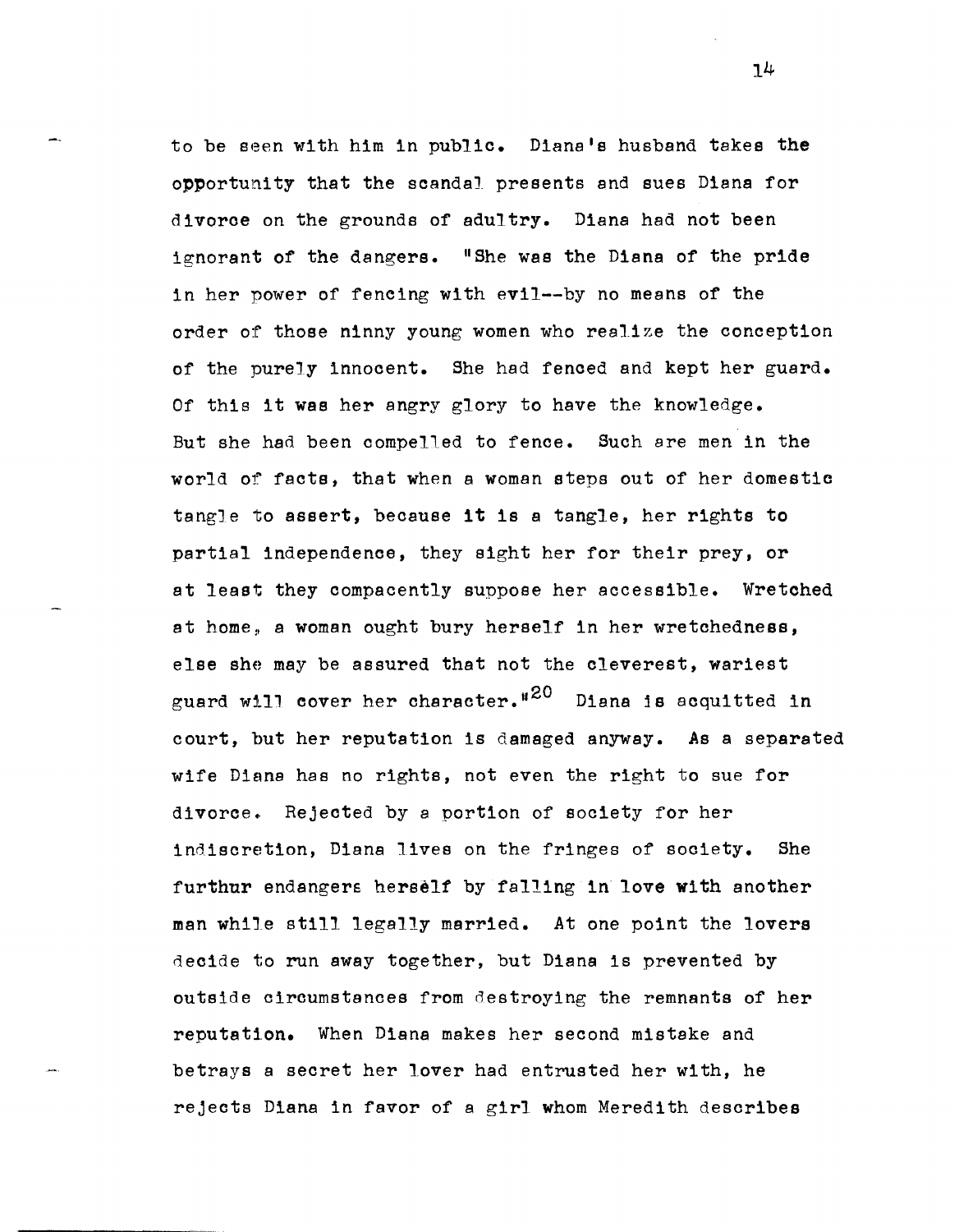as a perfect heroine of Romance, in contrast to Diana, the heroine of Reality. This rejection occurs with such speed as to suggest that Dianals lover, although fascinated by her, has been uneasy all along with a woman who did not conform to the standards of worth that his society recognizes. Diana is left to recover from her loss, and she eventually learns to live with the world and is happily remarried.

As in The Egoist, Meredith criticizes the attitudes of Victorian society toward the intelligence of women, and the double sexual standards of the time. Diana's intelligence arouses distrust in many of the other characters, and one representative of the upner middle class reflects that, "Women with brains, moreover, are aJl heartless: they have no pity for distress, no horror of catastrophes, no joy in the happiness of the deserving. Brains in men advance a household to station; but brains in women divide it and are the wrecking of society." $z_1$  On the topics of morality and women's sexuality in Victorian society, a friend of Diana's comments, "The English notion of women seems to be that we are born white sheep or black; circumstances have nothing to do with our colour. They dread to grant distinctions, and to judge discerningly is beyond them. Whether the fiction, that their homes are purer than elsewhere, helps to establish the fact, I do not know: there is a class that does live honestly; and at any rate it springs from a liking for purity, but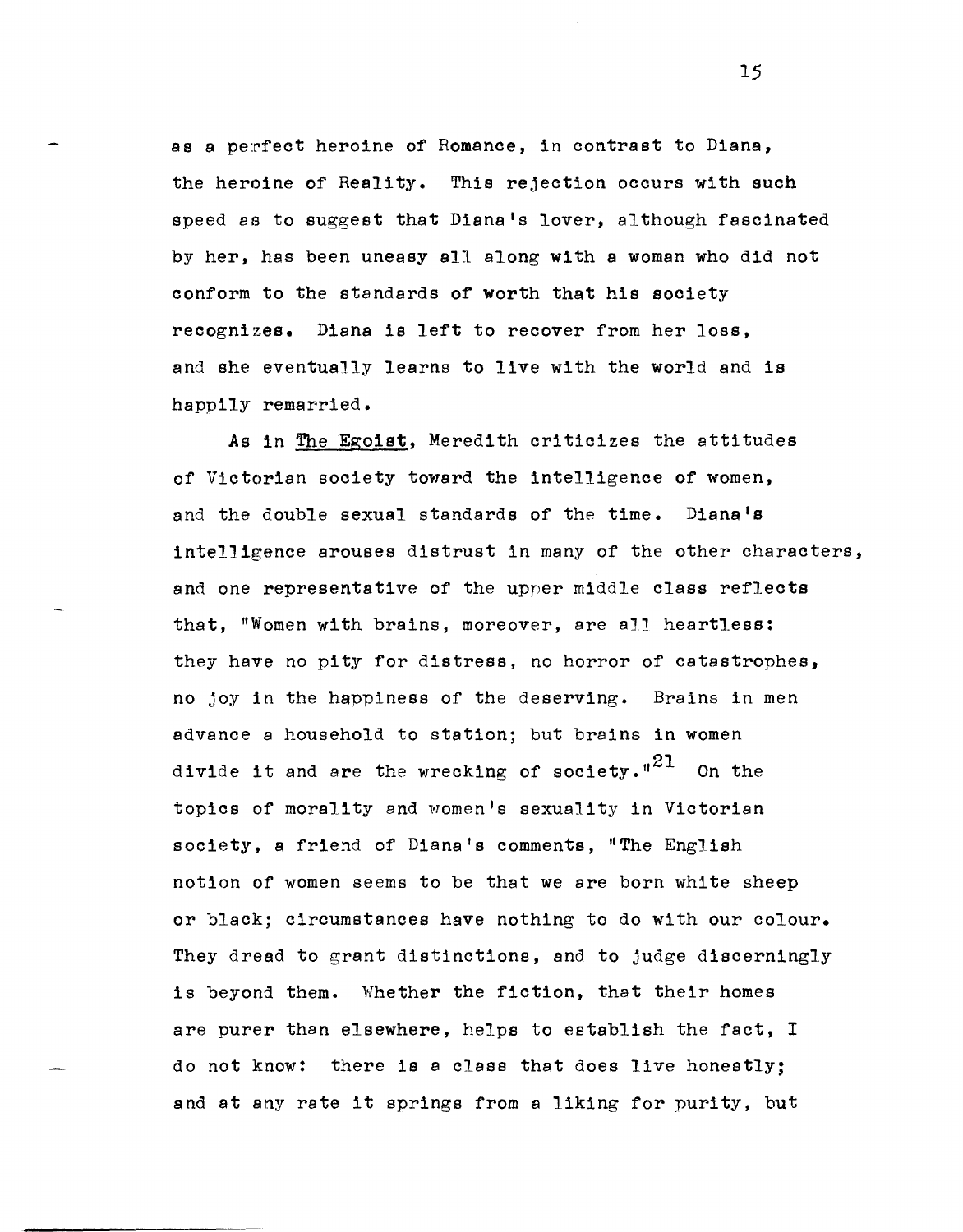I am sure that their method of impressing it on women has the dangers of things artificial.<sup>"22</sup>

Lionel Stevenson writes that with the publishing of Diana of the Crossways George Meredith became the chosen novelist of the "emancipated" woman.  $23$  Certainly this novel puts emphasis on the issues of the equality of women to men, such as legal and political equality, that the earlier novels did not; but there is a theme of the equal worth of men and women running through all of Meredith's works to some extent. Meredith may not have always acted the part of a feminist in his personal life, but he had a strong intellectual belief in feminism as is shown in his novels and "An Essay on Comedy". Meredith's narrator in The Egoist says of women:

The capaciously strong in soul among women will ultimately detect an infinite grossness in the demand for purity, infinite, spotless bloom. Earlier or Jater they see they have been victims of the singular EgOist, have worn a mask of ignorance to be named innocent, have turned themselves into market produce for his delight, and have really abandoned the commodity in ministering to the lust for it, suffered themselves to be dragged ages back in playing upon the fleshly innocence of happy accident to gratify his jealous greed of possession,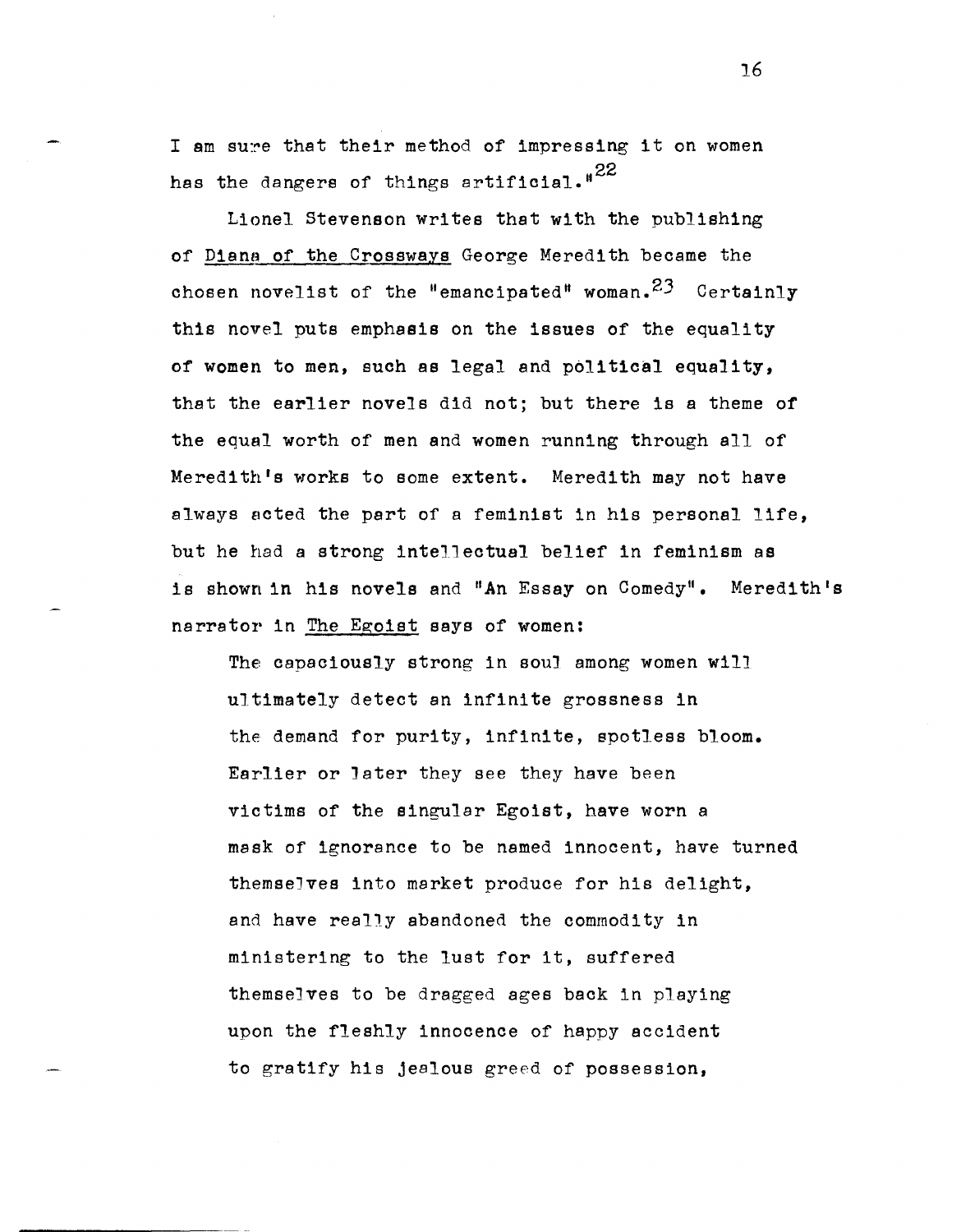when it should have been their task to set the soul above the fairest fortune, and the gift of

strength in women beyond ornamental whiteness.  $n^{24}$ The truest definition of feminism--the value of the soul and the strength in woman beyond all else--seems to have been understood and advocated admirably by Meredith throughout his art.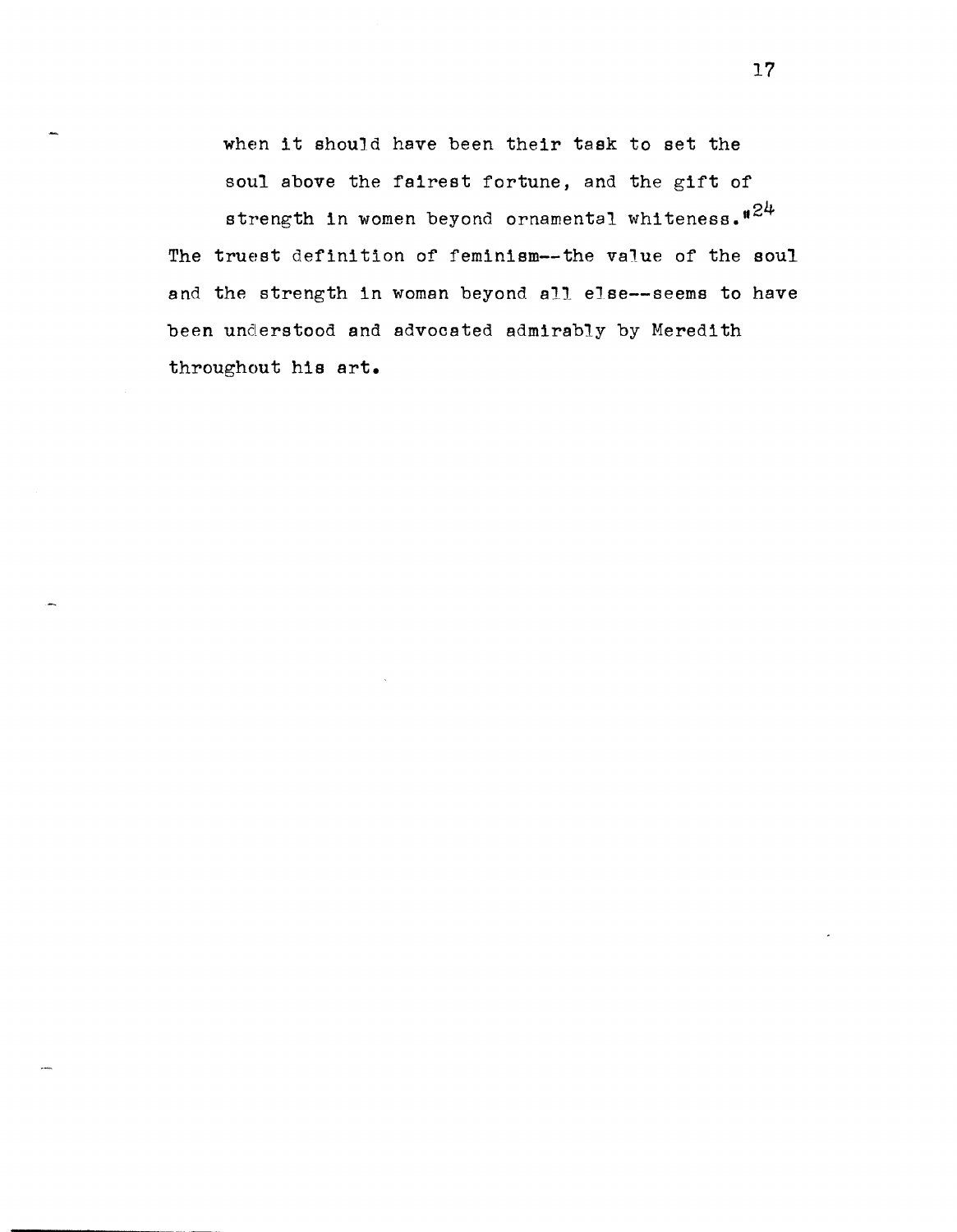## List of Works Cited

- Meredith, George. Diana of the Crossways. New York: Charles Scribner's Sons, 1900.
- Meredith, George. The Egoist. Boston: Houghton Mifflin Company, 1958.
- Meredith, George. "An Essay on Comedy," Comedy, ed. Wylie Sypher. Garden City, New York: Doubleday, 1956.
- Meredith, George. The Ordeal of Richard Feverel. New York: Random House, 1968.
- Mill, John Stuart. The Subjection of Women. New York: Dutton, 1965.
- Stevenson, Lionel. The Ordeal of George Meredith. New York: Charles Scribner's Sons, 1953.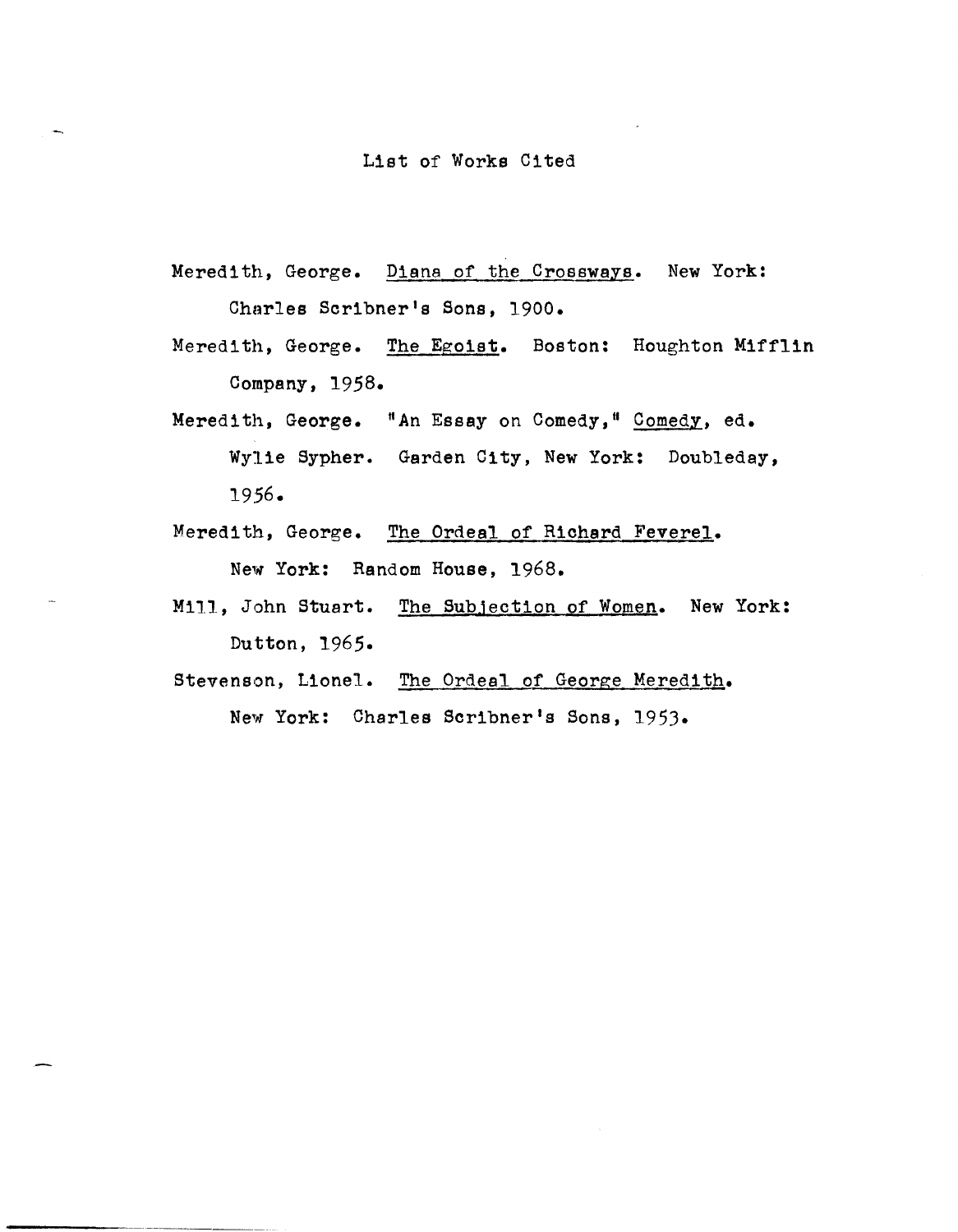## Notes

1 George Meredith, "An Essay on Comedy," Comedy, ed. Wylle Sypher (Garden City, N. Y.: Doubleday, 1956), p. 3.

 $2$  \*An Essay on Comedy, \* p. 15.

 $3$  \*An Essay on Comedy, " pp. 31-32.

4 "An Essay on Comedy," p. 15.

5 George Meredith, The Ordeal of Riohard Feverel (New York: Random House, 1968), p. 417.

6 ~he Ordeal of Riohard Feverel, p. 237.

7 George Meredith, The Egoist (Boston: Houghton Mifflin, 1958) , p. 54.

 $8$  The Egoist, p. 53. 9 The EgOist, p. 40. 10 The EgOist, p. 63. 11 The EgOist, p. 63. 12 The EgOist, p. 56. 13 The Egoist, p. 88.